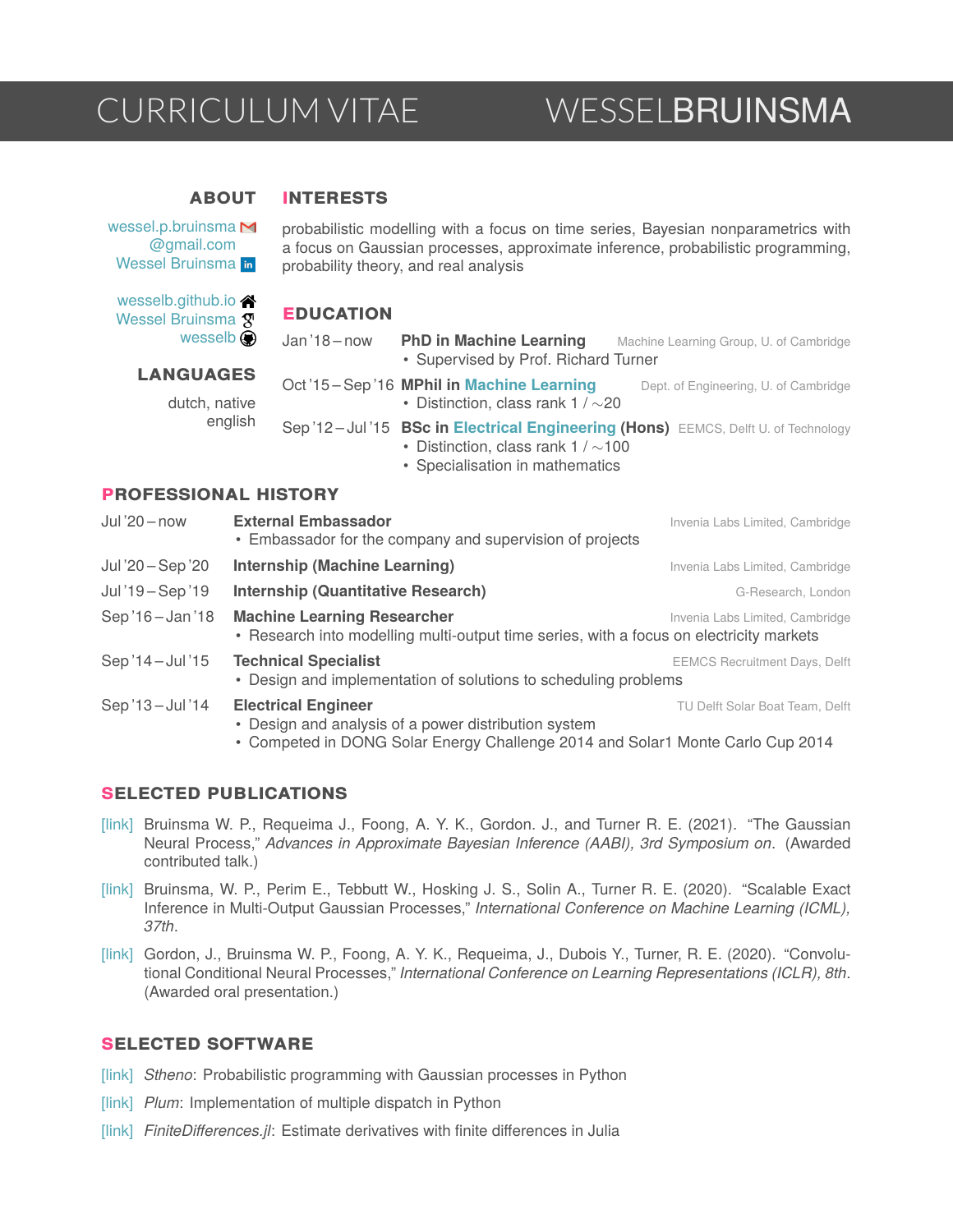## **PUBLICATIONS**

- [\[link\]](https://wesselb.github.io/assets/publications/Foong, 2022, A Note on the Chernoff Bound for Random Variables in the Unit Interval.pdf) Foong, Y. K., Bruinsma W. P., and Burt D. (2022). "A Note on the Chernoff Bound for Random Variables in the Unit Interval," arXiv:2205.07880.
- [\[link\]](https://wesselb.github.io/assets/publications/Bruinsma, 2022, Modelling Non-Smooth Signals With Complex Spectral Structure.pdf) Bruinsma W. P., Tegnér M., and Turner R. E. (2022). "Modelling Non-Smooth Signals with Complex Spectral Structure," in *Artificial Intelligence and Statistics (AISTATS), 25th International Conference on*.
- [\[link\]](https://wesselb.github.io/assets/publications/Coker, 2022, Wide Mean-Field Bayesian Neural Networks Ignore the Data.pdf) Coker B., Burt D., Bruinsma W. P., Pan W., Doshi–Velez F. (2022). "Wide Mean-Field Bayesian Neural Networks Ignore the Data," in *Artificial Intelligence and Statistics (AISTATS), 25th International Conference on*.
- [\[link\]](https://wesselb.github.io/assets/publications/Markou, 2022, Practical Conditional Neural Processes for Tractable Dependent Predictions.pdf) Markou S., Requeima J. R., Bruinsma W. P., and Turner R. E. (2022). "Practical Conditional Neural Processes Via Tractable Dependent Predictions," in *International Conference on Learning Representations (ICLR), 10th*.
- [\[link\]](https://wesselb.github.io/assets/publications/Markou, 2021, Efficient Gaussian Neural Processes for Regression.pdf) Markou S., Requeima J. R., Bruinsma W. P., and Turner R. E. (2021). "Efficient Gaussian Neural Processes for Regression," in *Uncertainty & Robustness in Deep Learning (UDL), ICML 2021 Workshop on*.
- [\[link\]](https://wesselb.github.io/assets/publications/Foong, 2021, How Tight Can PAC-Bayes Be in the Small Data Regime.pdf) Foong, A. Y. K., Bruinsma W. P., Burt D. R., and Turner R. E. (2021). "How Small can PAC-Bayes be in the Small Data Regime?" in *Advances in Neural Information Processing Systems (NeurIPS), 35th*.
- [\[link\]](https://wesselb.github.io/assets/publications/Bruinsma, 2021, The Gaussian Neural Process.pdf) Bruinsma W. P., Requeima J., Foong, A. Y. K., Gordon. J., and Turner R. E. (2021). "The Gaussian Neural Process," in *Advances in Approximate Bayesian Inference (AABI), 3rd Symposium on*. (Awarded contributed talk.)
- [\[link\]](https://wesselb.github.io/assets/publications/Xia, 2021, The Gaussian Process Latent Autoregressive Model.pdf) Xia, R., Bruinsma W. P., Tebbutt W., and Turner R. E. (2021). "The Gaussian Process Latent Autoregressive Model," in *Advances in Approximate Bayesian Inference (AABI), 3rd Symposium on*.
- [\[link\]](https://wesselb.github.io/assets/publications/Foong, 2020, Meta-Learning Stationary Stochastic Process Prediction With Convolutional Neural Processes.pdf) Foong, A. Y. K., Bruinsma W. P., Gordon. J., Dubois, Y., Requeima J., and Turner R. E. (2020). "Meta-Learning Stationary Stochastic Process Prediction with Convolutional Neural Processes," in *Advances in Neural Information Processing Systems (NeurIPS), 33th*.
- [\[link\]](https://wesselb.github.io/assets/publications/Bruinsma, 2020, Scalable Exact Inference in Multi-Output Gaussian Processes.pdf) Bruinsma, W. P., Perim E., Tebbutt W., Hosking J. S., Solin A., Turner R. E. (2020). "Scalable Exact Inference in Multi-Output Gaussian Processes," in *International Conference on Machine Learning (ICML), 37th*.
- [\[link\]](https://wesselb.github.io/assets/publications/Gordon, 2020, Convolutional Conditional Neural Processes.pdf) Gordon, J., Bruinsma W. P., Foong, A. Y. K., Requeima, J., Dubois Y., Turner, R. E. (2020). "Convolutional Conditional Neural Processes," in *International Conference on Learning Representations (ICLR), 8th*. (Awarded oral presentation.)
- [\[link\]](https://wesselb.github.io/assets/publications/Berkovich, 2019, GP-ALPS, Automatic Latent Process Selection for Multi-Output Gaussian Process Models.pdf) Berkovich, P., Perim E., Bruinsma W. P. (2019) "GP-ALPS: Automatic Latent Process Selection for Multi-Output Gaussian Process Models," in *Advanced in Approximate Bayesian Inference (AABI), 2nd Symposium on*.
- [\[link\]](https://wesselb.github.io/assets/publications/Requeima, 2019, The Gaussian Process Autoregressive Regression Model (GPAR).pdf) Requiema, J. R., Tebbutt, W. C., Bruinsma, W. P., Turner, R. E. (2019). "The Gaussian Process Autoregressive Regression Model (GPAR)," in *Artificial Intelligence and Statistics (AISTATS), 22nd International Conference on*.
- [\[link\]](https://arxiv.org/abs/1802.08167) Bruinsma, W. P., Turner, R. E. (2018). "Learning Causally-Generated Time Series," arXiv:1802.08167.
- [\[link\]](https://wesselb.github.io/assets/publications/Bosma, 2017, Grating Lobes Prediction in 3D Array Antennas.pdf) Bosma, S., Bruinsma, W. P., Hes, R. P., Bentum, M. J., and Lager, I. E. (2017). "Grating Lobe Prediction in 3D Array Antennas," in *Antennas and Propagation (EuCAP), 11th European Conference on*.
- [\[link\]](https://wesselb.github.io/assets/publications/Bruinsma, 2016, Radiation Properties of Moving Constellations of Satellites.pdf) Bruinsma, W. P., Hes, R. P., Bosma, S., Lager, I. E., and Bentum, M. J. (2016). "Radiation Properties of Moving Constellations of (Nano) Satellites: A Complexity Study," in *Antennas and Propagation (EuCAP), 10th European Conference on*.
- [\[link\]](https://wesselb.github.io/assets/publications/Lager, 2015, Beamforming in Sparse, Random, 3D Array Antennas with Fluctuating Element Locations.pdf) Bentum, M. J., Lager, I. E., Bosma, S., Bruinsma, W. P., and Hes, R. P. (2015). "Beamforming in Sparse, Random, 3D Array Antennas with Fluctuating Element Locations," in *Antennas and Propagation*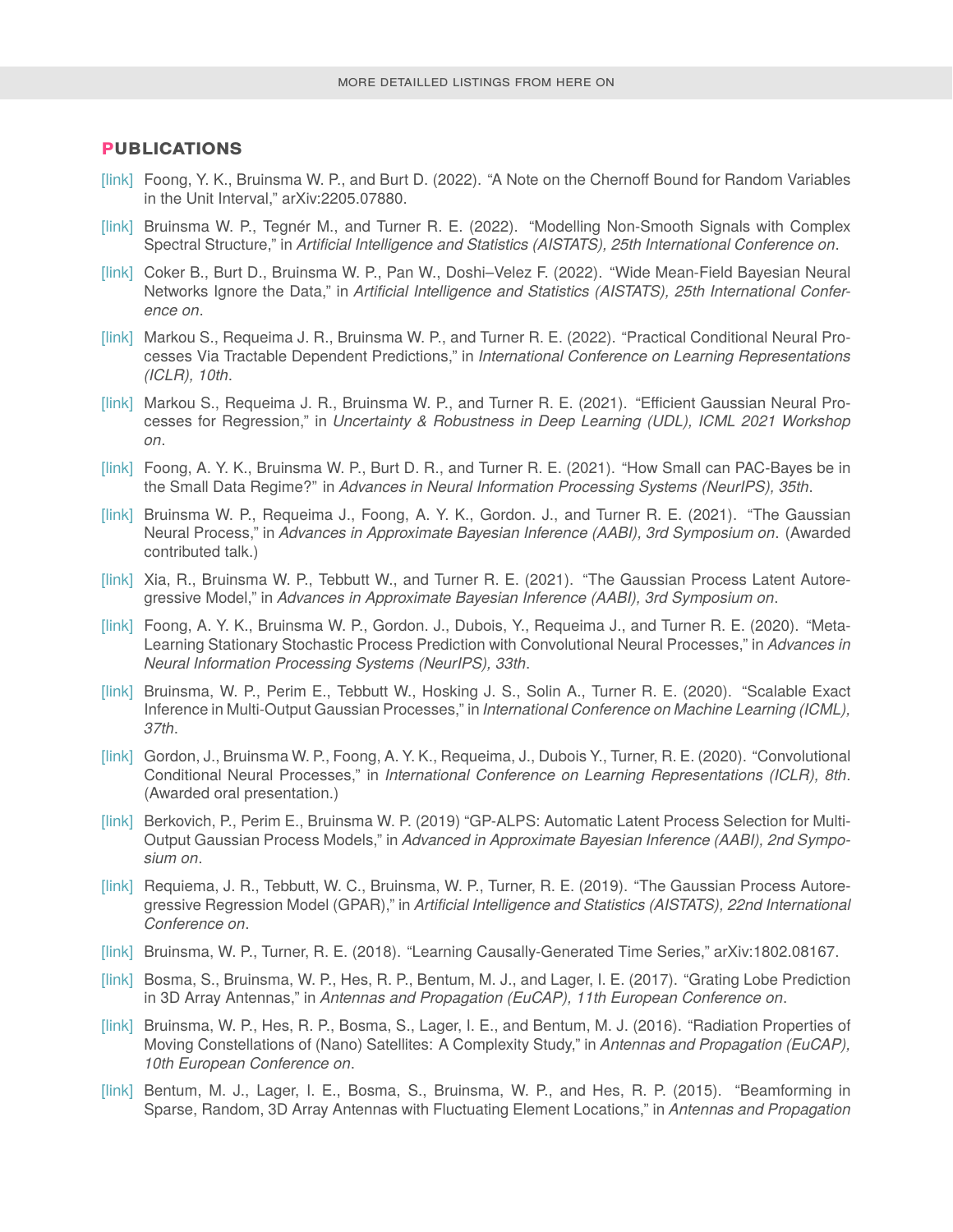*(EuCAP), 9th European Conference on*.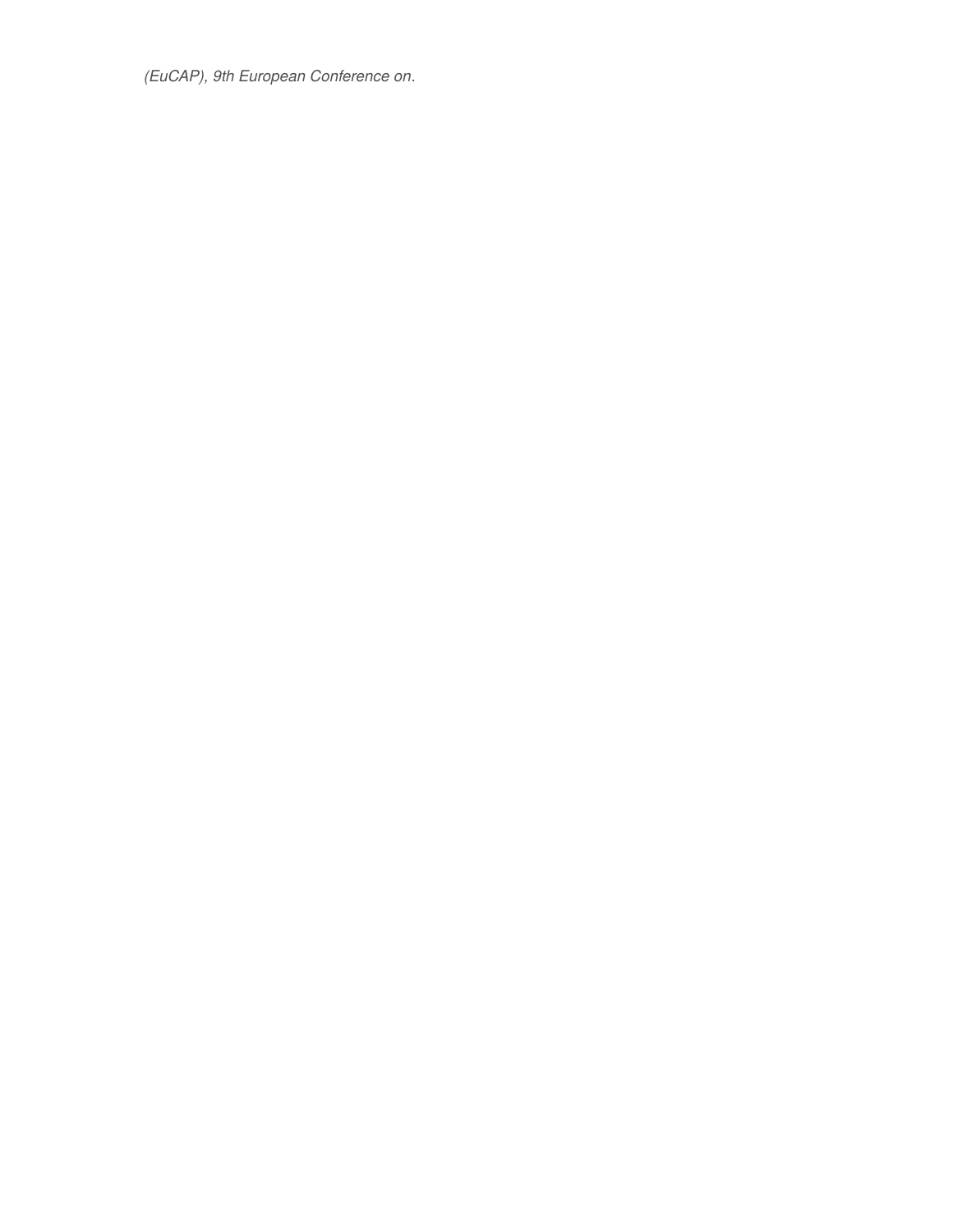# **AWARDS AND GRANTS**

Jan '22 **Christ's College Excellence in Teaching Prize** 2018 – 2021 **International Doctoral Scholarship (IDS) Grant Covering PhD Fees and Stipend** Mar '16 **UfD – Damen Bachelor Award**

# **MACHINE LEARNING SOFTWARE**

- [\[link\]](https://github.com/wesselb/stheno) *Stheno*: Probabilistic programming with Gaussian processes in Python
- [\[link\]](https://github.com/wesselb/gpar) *GPAR*: Implementation of GPAR in Python
- [\[link\]](https://github.com/wesselb/NeuralProcesses.jl) *NeuralProcesses.jl*: A framework for composing Neural Processes in Julia
- [\[link\]](https://github.com/wesselb/NeuralProcesses) *NeuralProcesses*: A framework for composing Neural Processes in Python
- [\[link\]](https://github.com/cambridge-mlg/convcnp) *ConvCNP*: Implementation of the ConvCNP in Python
- [\[link\]](https://github.com/wesselb/gpcm) *GPCM*: Implementation of several variants of the Gaussian Process Convolution Model in Python
- [\[link\]](https://github.com/wesselb/oilmm) *OILMM*: Implementation of the OILMM in Python
- [\[link\]](https://github.com/wesselb/mlkernels) *MLKernels*: Flexible implementation of kernels in Python

# **OTHER SOFTWARE**

- [\[link\]](https://github.com/wesselb/plum) *Plum*: Implementation of multiple dispatch in Python
- [\[link\]](https://github.com/wesselb/lab) *LAB*: A generic interface for linear algebra backends in Python
- [\[link\]](https://github.com/wesselb/fdm) *FDM*: Estimate derivatives with finite differences in Python
- [\[link\]](https://github.com/invenia/FDM.jl) *FiniteDifferences.jl*: Estimate derivatives with finite differences in Julia
- [\[link\]](https://github.com/wesselb/varz) *Varz*: Painless optimisation of constrained variables in AutoGrad, TensorFlow, PyTorch, and JAX
- [\[link\]](https://github.com/wesselb/matrix) *Matrix*: Structured matrices in Python
- [\[link\]](https://github.com/wesselb/algebra) *Algebra*: Algebraic structures in Python
- [\[link\]](https://github.com/wesselb/wbml) *WBML*: A collection of machine learning things
- [\[link\]](https://github.com/wesselb/note) *Note*: Simple and quick note taking system
- [\[link\]](https://github.com/wesselb/catalogue) *Catalogue*: Resource management with Alfred
- [\[link\]](https://github.com/wesselb/wesselb.github.io) wesselb.github.io: My personal website

# **THESES**

- [\[link\]](https://wesselb.github.io/theses/Bruinsma, 2016, (Thesis) The Generalised Gaussian Process Convolution Model.pdf) Bruinsma W. P. (2019). "The Generalised Gaussian Process Convolution Model." Department of Engineering, University of Cambridge. Thesis for the degree Master of Philosophy.
- [\[link\]](https://wesselb.github.io/theses/Bruinsma, 2015, (Thesis) An Extensible Toolkit For Real-Time High-Performance Wideband Spectrum Sensing.pdf) Bruinsma, W. P., Hes, R. P., Kroep, H. J. C., Leliveld, T. C., Melching, W. M., and aan de Wiel, T. A. (2015). "An Extensible Toolkit for Real-Time High-Performance Wideband Spectrum Sensing." Faculty of Electrical Engineering, Mathematics and Computer Science, Delft University of Technology. Thesis for the degree Bachelor of Science.